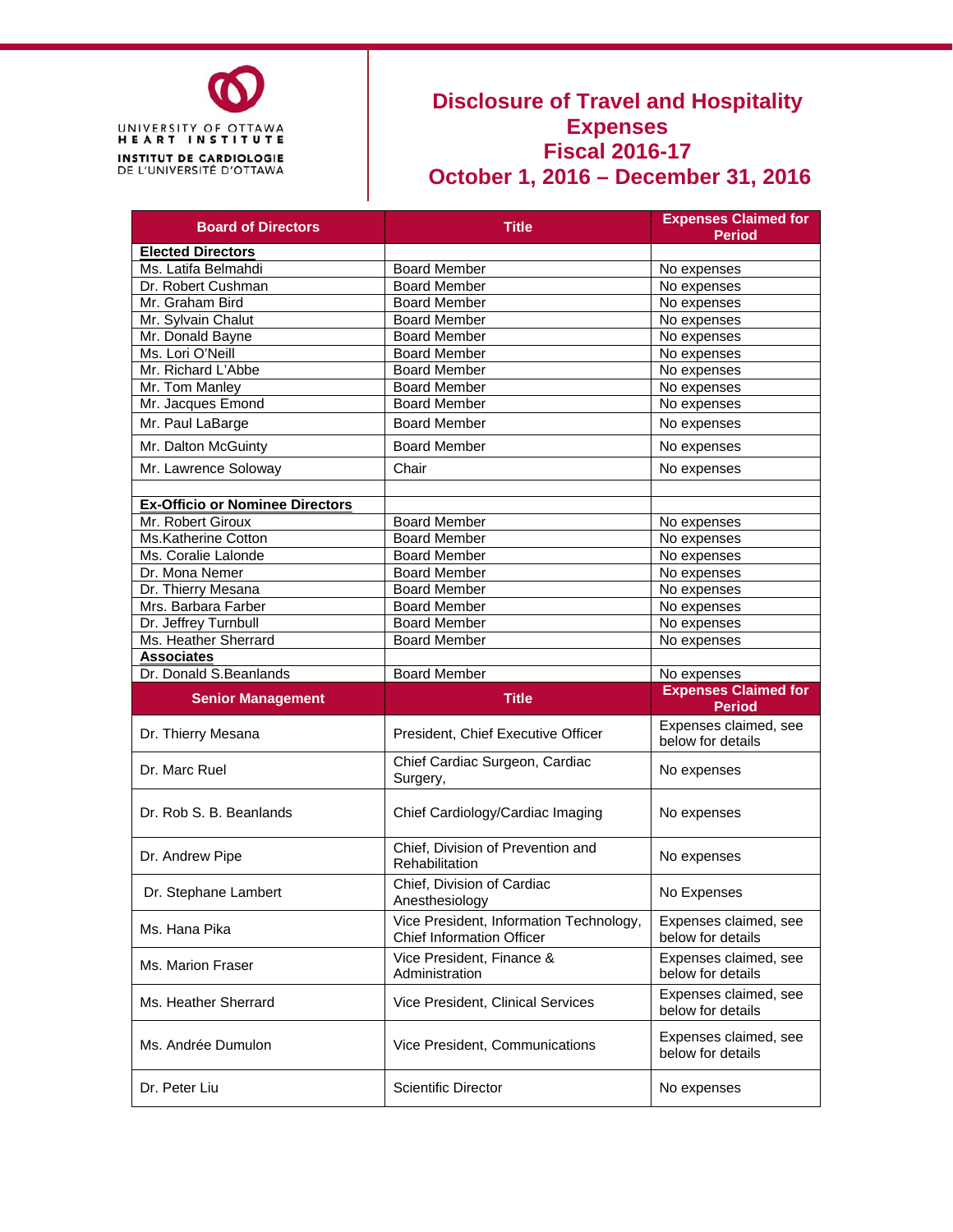

| Name                                                  |                                         | <b>Title</b>  |                                    |               |          | For the Quarter                                 |               |                   |  |  |  |
|-------------------------------------------------------|-----------------------------------------|---------------|------------------------------------|---------------|----------|-------------------------------------------------|---------------|-------------------|--|--|--|
| Dr. Thierry Mesana                                    |                                         |               | President, Chief Executive Officer |               |          | Third Quarter (October 1 - December 31)<br>2016 |               |                   |  |  |  |
|                                                       |                                         |               | <b>Travel Expenses</b>             |               |          |                                                 |               |                   |  |  |  |
|                                                       |                                         |               | <b>Breakdown</b>                   |               |          |                                                 |               |                   |  |  |  |
|                                                       | <b>Trip Details</b>                     | Airfare/Train | Transportation*                    | Accommodation | Meals    | Incidentals                                     | Parking/Tolls | <b>Total/Trip</b> |  |  |  |
| Purpose<br>Visit and                                  | Date(s)<br>September 21, 2016           |               |                                    |               |          |                                                 |               |                   |  |  |  |
| Lectureship as<br><b>Montreal Heart</b><br>Institute  | Destination<br>Montreal, Quebec         | \$375.16      | \$                                 | \$216.37      | \$       | \$                                              | \$            | \$591.53          |  |  |  |
| Purpose<br><b>Breakfast Meeting</b><br>with Chair and | Date(s)<br>September 27, 2016           |               |                                    |               |          |                                                 |               |                   |  |  |  |
| Vice-Chair of UOHI<br><b>Board of Directors</b>       | Destination<br>Stoneface Dollys, Ottawa | \$            | \$                                 | \$            | \$56.36  | \$                                              | \$            | \$56.36           |  |  |  |
| Purpose<br>Meeting with                               | Date(s)<br>November 6-7,2016            |               |                                    |               |          |                                                 |               |                   |  |  |  |
| Deputy Minister of<br>Health                          | Destination<br>Toronto, Ontario         | \$488.44      | \$                                 | \$230.84      | \$       | \$                                              | \$            | \$719.28          |  |  |  |
| Purpose<br>Dinner with Dr.                            | Date(s)<br>October 19, 2016             |               |                                    |               |          |                                                 |               |                   |  |  |  |
| Chitwood                                              | Destination<br>Chateau Laurier, Ottawa  | \$            | \$                                 | \$            | \$       | \$                                              | \$20.00       | \$20.00           |  |  |  |
| Purpose<br>Canadian<br>Cardiovascular<br>Conference   | Date(s)<br>October 21-22, 2016          |               |                                    |               |          |                                                 |               |                   |  |  |  |
|                                                       | Destination<br>Montreal, Quebec         |               |                                    |               |          |                                                 |               |                   |  |  |  |
|                                                       |                                         | \$255.38      | \$                                 | \$583.10      | \$866.64 | \$                                              | \$            | \$1,705.12        |  |  |  |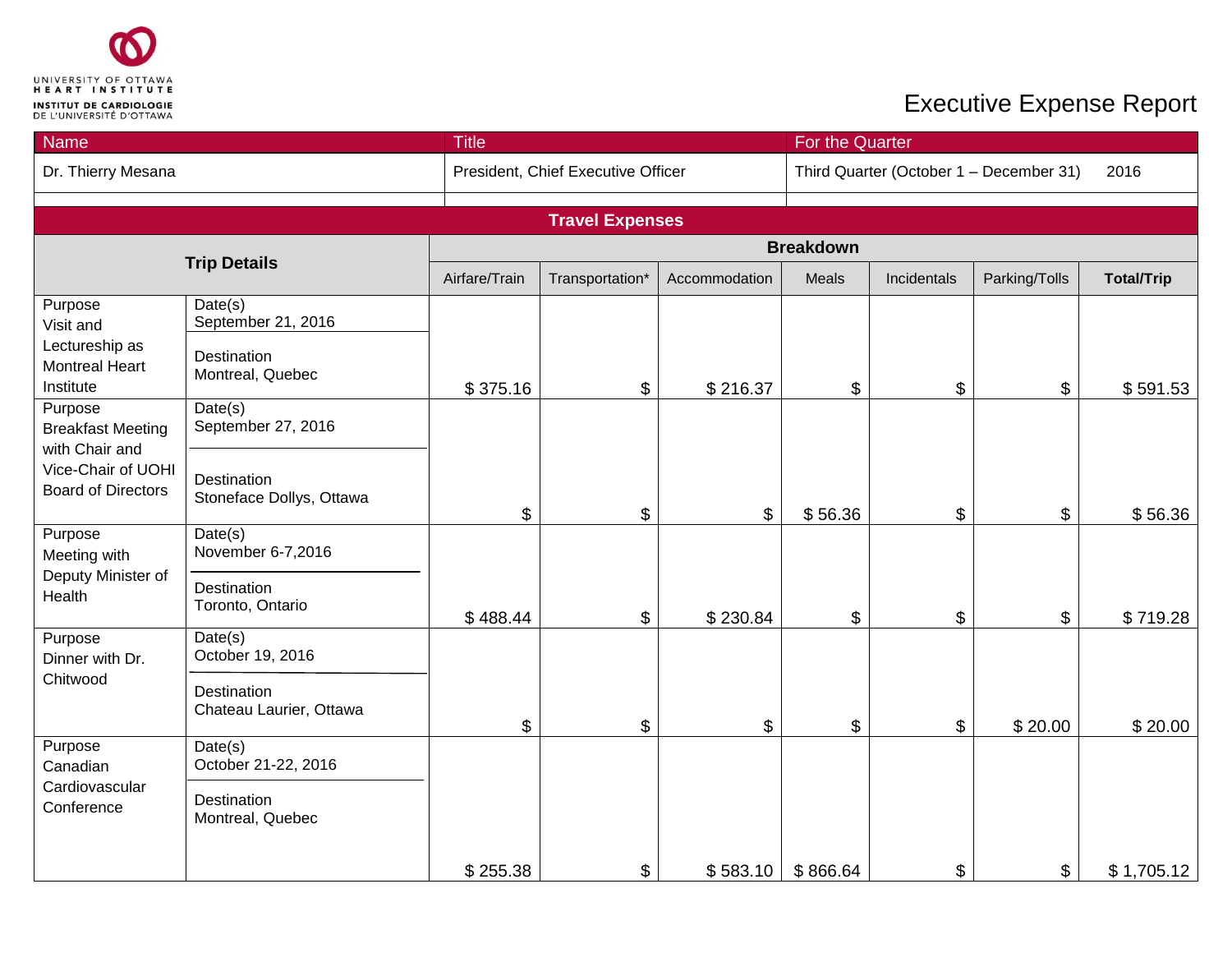

|                                                                 | Total Travel Expenses              | \$1,118.98 | $\vert$ \$ 1,030.31 \$ 923.00 |  | \$50.00 | \$3,122.29 |
|-----------------------------------------------------------------|------------------------------------|------------|-------------------------------|--|---------|------------|
|                                                                 | Destination<br>Shaw Center, Ottawa |            | ጦ                             |  | \$30.00 | \$30.00    |
| Purpose<br><b>UOHI Major Donor</b><br><b>Appreciation Event</b> | Date(s)<br>October 20, 2016        |            |                               |  |         |            |

\* Transportation expenses include: vehicle rental or own use (mileage), taxis and/or public transportation.

\*\*Meal Expenses for CCC conference was for breakfast & lunch for Dr. Mesana & 17 for dinner.

| <b>Other Expenses</b>       |              |
|-----------------------------|--------------|
| Please Describe:            | $\mathbb{S}$ |
| <b>Total Other Expenses</b> | \$0.00       |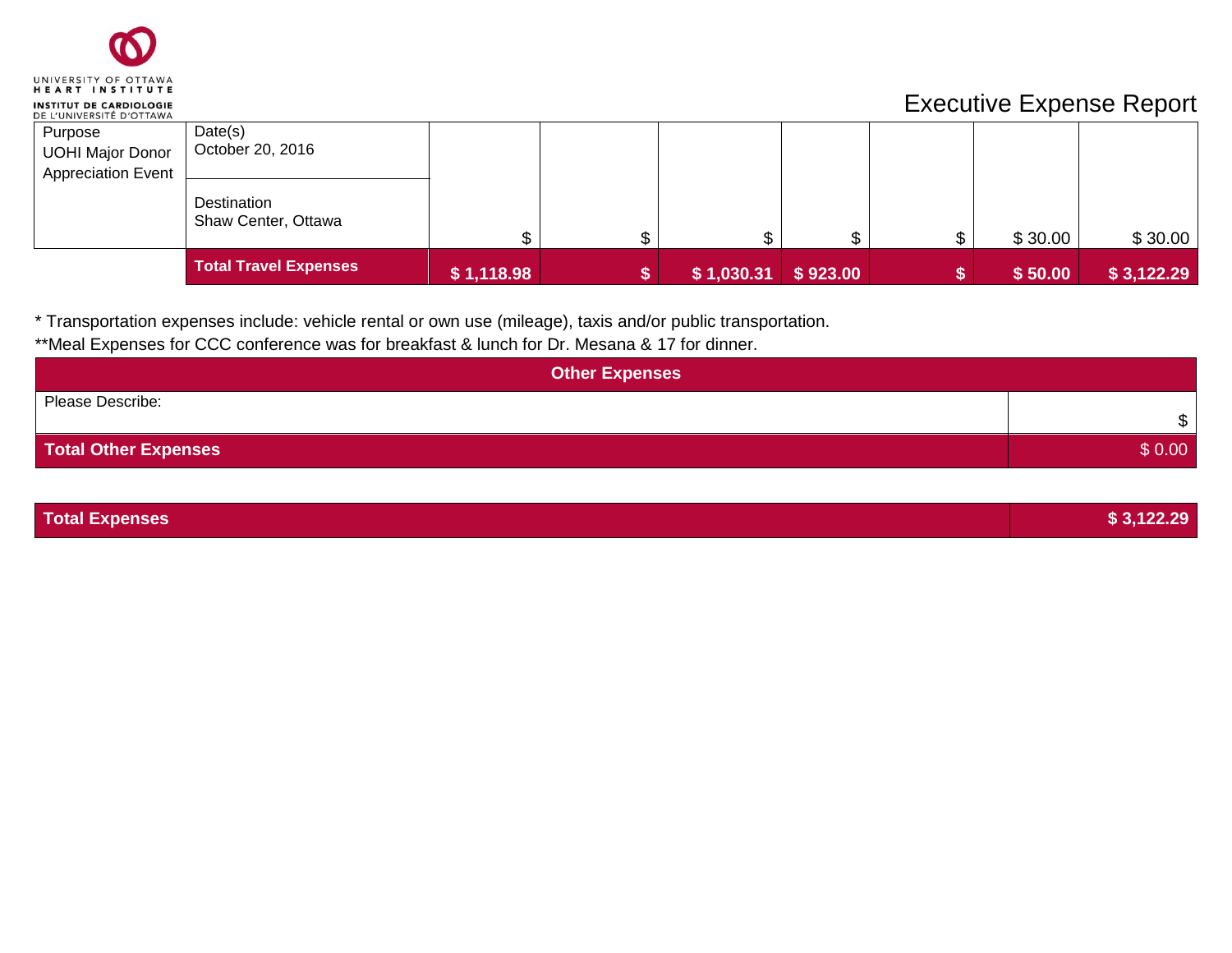

| <b>Name</b>       | <b>Title</b>                             | For the Quarter                         |      |
|-------------------|------------------------------------------|-----------------------------------------|------|
| Ms. Marion Fraser | Vice President, Finance & Administration | Third Quarter (October 1 - December 31) | 2016 |

| <b>Travel Expenses</b>                                                                                                                                                               |                                                                |                  |                 |               |               |             |               |                   |  |
|--------------------------------------------------------------------------------------------------------------------------------------------------------------------------------------|----------------------------------------------------------------|------------------|-----------------|---------------|---------------|-------------|---------------|-------------------|--|
| <b>Trip Details</b>                                                                                                                                                                  |                                                                | <b>Breakdown</b> |                 |               |               |             |               |                   |  |
|                                                                                                                                                                                      |                                                                | Airfare/Train    | Transportation* | Accommodation | Meals         | Incidentals | Parking/Tolls | <b>Total/Trip</b> |  |
| Purpose<br>Meeting with<br>MOHLTC and<br><b>Deputy Minister</b><br>Bob Bell to discuss<br>how Health Based<br><b>Allocation Model is</b><br>applied to the<br><b>Heart Institute</b> | Date(s)<br>November 7, 2016<br>Destination<br>Toronto, Ontario | \$321.14         | \$              | \$            | \$            | \$          | \$21.00       | \$342.14          |  |
| Purpose<br>Meeting - Health<br>Information<br>System at Deloitte                                                                                                                     | Date(s)<br>December 20, 2016<br>Destination                    |                  |                 |               |               |             |               |                   |  |
|                                                                                                                                                                                      | Toronto, Ontario                                               | \$373.12         | \$18.00         | \$            | $\frac{1}{2}$ | \$          | \$            | \$391.12          |  |
|                                                                                                                                                                                      | <b>Total Travel Expenses</b>                                   | \$694.26         | \$18.00         |               |               |             | \$21.00       | \$733.26          |  |

\* Transportation expenses include: vehicle rental or own use (mileage), taxis and/or public transportation.

| <b>Other Expenses</b>       |    |
|-----------------------------|----|
| Please Describe:            | \$ |
| <b>Total Other Expenses</b> |    |

**Total Expenses \$ 733.26**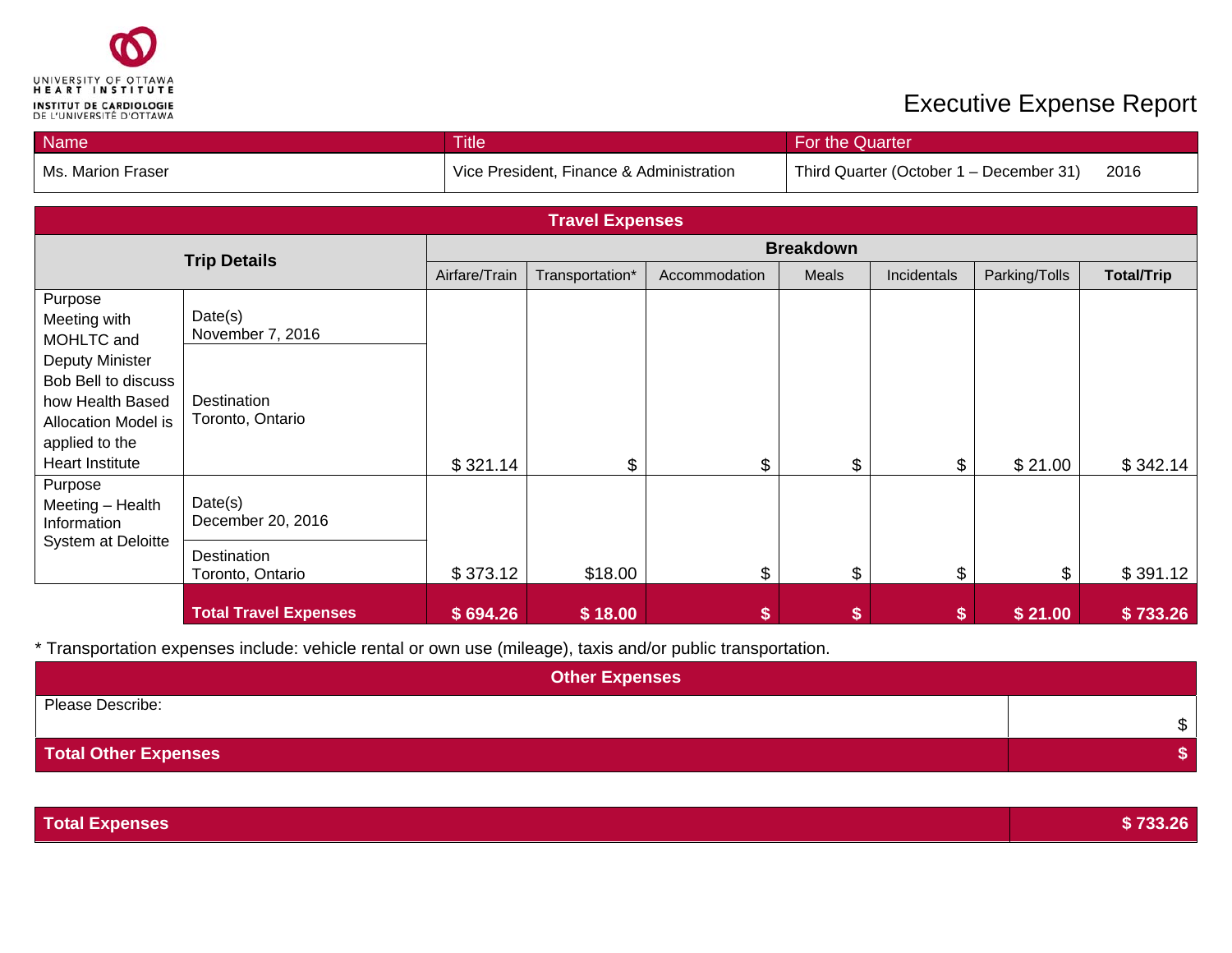

| Name <sup>1</sup>       | <b>Title</b>                      | <b>For the Quarter</b>                          |
|-------------------------|-----------------------------------|-------------------------------------------------|
| <b>Heather Sherrard</b> | Vice President, Clinical Services | 2016<br>Third Quarter (October 1 – December 31) |

| <b>Travel Expenses</b>                |                                 |                  |                 |               |              |             |               |                   |
|---------------------------------------|---------------------------------|------------------|-----------------|---------------|--------------|-------------|---------------|-------------------|
|                                       | <b>Trip Details</b>             | <b>Breakdown</b> |                 |               |              |             |               |                   |
|                                       |                                 | Airfare/Train    | Transportation* | Accommodation | <b>Meals</b> | Incidentals | Parking/Tolls | <b>Total/Trip</b> |
| Purpose<br><b>CCN Quality Meeting</b> | Date(s)<br>October 4, 2016      |                  |                 |               |              |             |               |                   |
|                                       | Destination<br>Toronto, Ontario | \$               | \$36.00         | \$            | \$           | \$          | \$42.00       | \$78.00           |
| Purpose<br><b>CCCN Conference</b>     | Date(s)<br>October 22,2016      |                  |                 |               |              |             |               |                   |
|                                       | Destination<br>Montreal, Quebec | \$167.24         | \$              | \$583.10      | \$           | \$          | \$45.00       | \$795.34          |
| Purpose<br><b>AHA Conference</b>      | Date(s)<br>November 11-16,2016  |                  |                 |               |              |             |               |                   |
|                                       | Destination<br>New Orleans, LA  | \$1,123.16       | \$77.98         | \$            | \$           | \$          | \$            | \$1,201.14        |
| Purpose<br>Meeting with Ministry      | Date(s)<br>November 7, 2016     |                  |                 |               |              |             |               |                   |
| of Health                             | Destination<br>Toronto, Ontario |                  |                 |               |              |             |               |                   |
|                                       |                                 | \$591.27         | \$25.00         | \$            | \$           | \$          | \$21.00       | \$637.27          |
|                                       | <b>Total Travel Expenses</b>    | \$1,881.67       | \$138.98        | \$583.10      |              |             | \$108.00      | \$2,711.75        |

\* Transportation expenses include: vehicle rental or own use (mileage), taxis and/or public transportation.

| <b>Other Expenses</b>                                   |          |
|---------------------------------------------------------|----------|
| Please Describe:<br><b>Registration for CCCN Course</b> | \$430.50 |
| <b>Total Other Expenses</b>                             | \$430.50 |

| <b>Total Expenses</b> | \$3,142.25 |
|-----------------------|------------|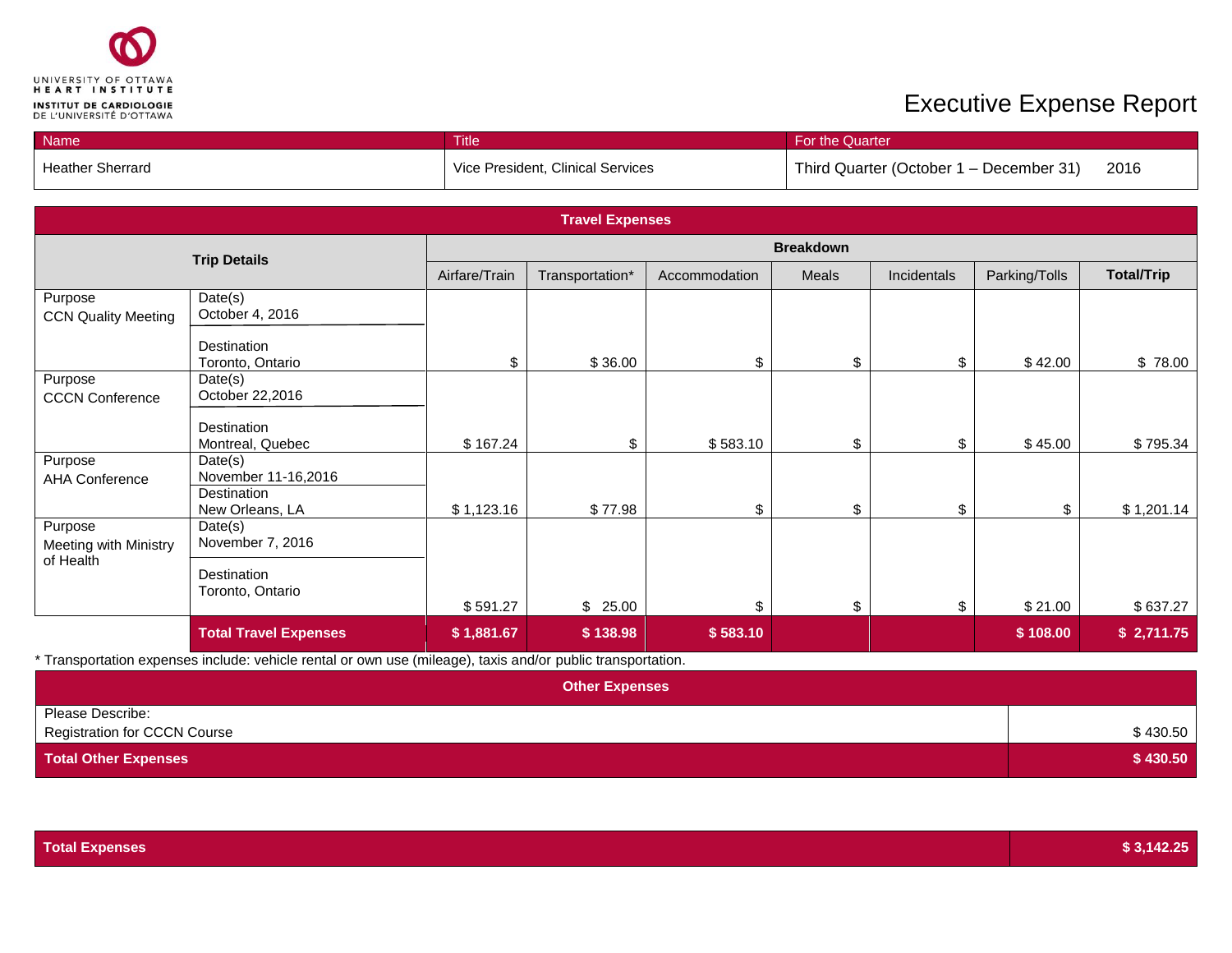

| <b>Name</b>                                 |                                 | <b>Title</b>     |                                |               | <b>For the Quarter</b> |             |                                         |                   |  |  |
|---------------------------------------------|---------------------------------|------------------|--------------------------------|---------------|------------------------|-------------|-----------------------------------------|-------------------|--|--|
| Andrée Dumulon                              |                                 |                  | Vice President, Communications |               |                        |             | Third Quarter (October 1 – December 31) | 2016              |  |  |
| <b>Travel Expenses</b>                      |                                 |                  |                                |               |                        |             |                                         |                   |  |  |
| <b>Trip Details</b>                         |                                 | <b>Breakdown</b> |                                |               |                        |             |                                         |                   |  |  |
|                                             |                                 | Airfare/Train    | Transportation*                | Accommodation | Meals                  | Incidentals | Parking/Tolls                           | <b>Total/Trip</b> |  |  |
| Purpose<br>Conference $-$                   | Date(s)<br>October 21-24,2016   |                  |                                |               |                        |             |                                         |                   |  |  |
| Canadian<br>Cardiovascular<br>Congress 2016 | Destination<br>Montreal, Quebec | \$321.43         | \$47.00                        | \$660.45      | \$82.02                | \$          | \$57.00                                 | \$1,167.90        |  |  |
|                                             | <b>Total Travel Expenses</b>    | \$321.43         | \$47.00                        | \$660.45      | \$82.02                |             | \$57.00                                 | \$1,167.90        |  |  |

\* Transportation expenses include: vehicle rental or own use (mileage), taxis and/or public transportation.

| <b>Other Expenses</b>       |    |  |  |  |  |  |
|-----------------------------|----|--|--|--|--|--|
| Please Describe:            | \$ |  |  |  |  |  |
| <b>Total Other Expenses</b> |    |  |  |  |  |  |

| <b>Total Expenses</b> | \$1,167.90 |
|-----------------------|------------|
|                       |            |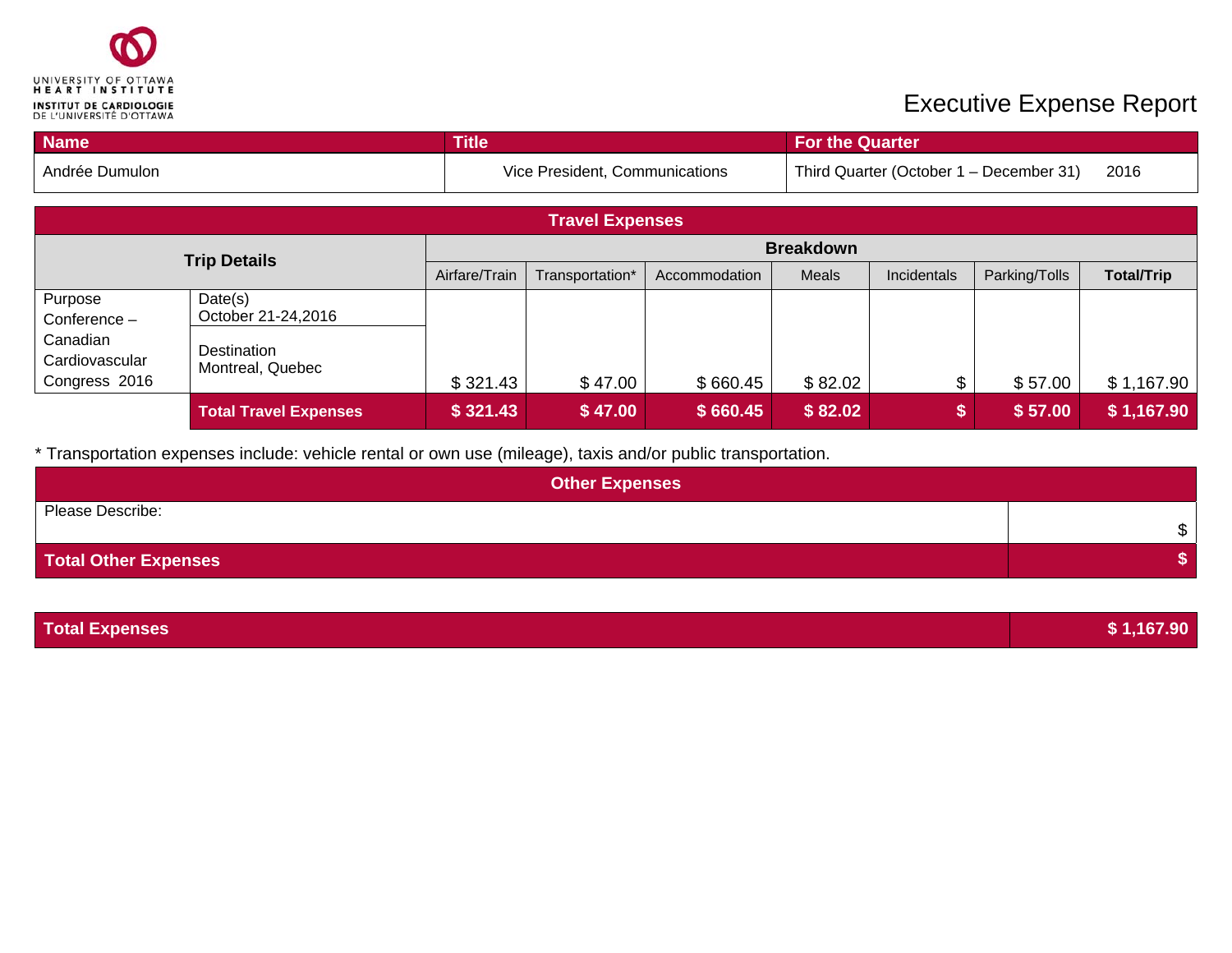

| Name            | Title                                     | <b>For the Quarter</b>                          |  |  |  |
|-----------------|-------------------------------------------|-------------------------------------------------|--|--|--|
| l Ms. Hana Pika | Vice President, Chief Information Officer | 2016<br>Third Quarter (October 1 – December 31) |  |  |  |

| <b>Travel Expenses</b>                                        |                                         |               |                 |               |       |             |               |                   |
|---------------------------------------------------------------|-----------------------------------------|---------------|-----------------|---------------|-------|-------------|---------------|-------------------|
|                                                               | <b>Breakdown</b><br><b>Trip Details</b> |               |                 |               |       |             |               |                   |
|                                                               |                                         | Airfare/Train | Transportation* | Accommodation | Meals | Incidentals | Parking/Tolls | <b>Total/Trip</b> |
| Purpose<br>IT Committee<br>Meeting                            | Date(s<br>July 11, 2016                 |               |                 |               |       |             |               |                   |
|                                                               | Destination<br>Bank of Canada, Ottawa   |               |                 |               |       |             |               |                   |
| Purpose                                                       | Date(s                                  | \$            | \$38.20         | \$            | \$    | \$          | \$            | \$38.20           |
| Chief Information<br><b>Officer Meeting</b>                   | May 31,2016                             |               |                 |               |       |             |               |                   |
|                                                               | Destination<br>Restaurant 18, Ottawa    |               |                 |               |       |             |               |                   |
|                                                               |                                         | \$            | \$              | \$            | \$    | \$          | \$12.00       | \$12.00           |
| Purpose<br>Meeting - Health<br>Information System<br>Meetings | Date(s<br>May 26, October 18, 2016      |               |                 |               |       |             |               |                   |
|                                                               | Destination<br>General Campus, Ottawa   | \$            | \$              | \$            | \$    | \$          | \$26.00       | \$26.00           |
| Purpose                                                       | Date(s)<br>September 6, 2016            |               |                 |               |       |             |               |                   |
| Privacy<br>Information<br>Meeting                             | Destination<br>General Campus, Ottawa   | \$            | \$              | \$            | \$    | \$          | \$13.00       | \$13.00           |
| Purpose<br>Conference Board of<br>Canada Chief                | Date(s)<br>October 24 - 26, 2016        |               |                 |               |       |             |               |                   |
| Information Officer<br>Council                                | Destination<br>Quebec City, Quebec      | \$406.80      | \$10.00         | \$542.38      | \$    | \$          | \$            | \$959.18          |